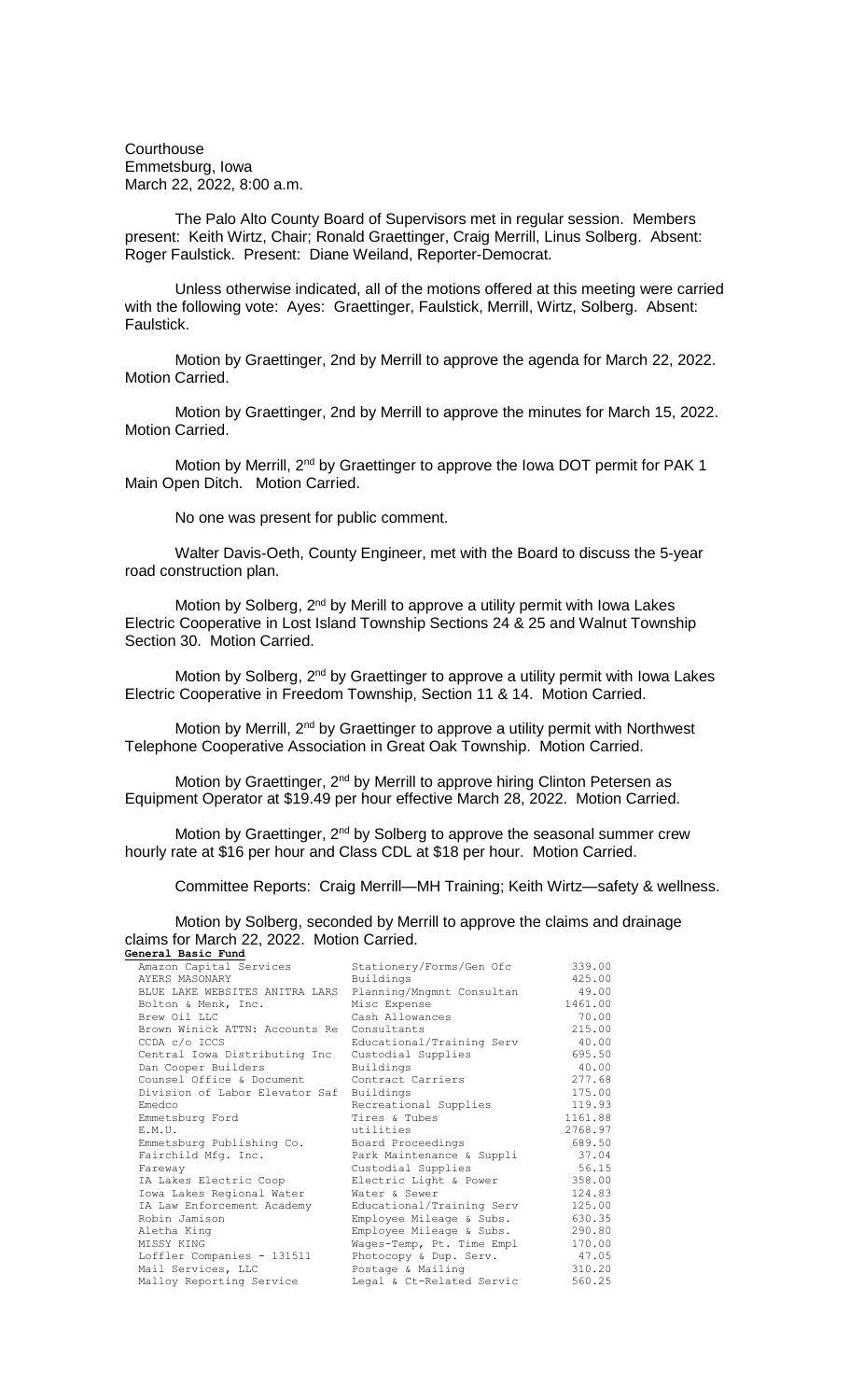| ANDY MANWARREN                                  | Agric/Hort. Services       | 75.00              |
|-------------------------------------------------|----------------------------|--------------------|
| MEDIACOM LLC                                    | Telecommunications Serv.-  | 1046.90            |
| MidAmerican Energy                              | electricity                | 1182.11            |
| MIDWEST CONSTRUCTION CONSULTAN                  | Buildings                  | 14259.54           |
| Midwestern Mechanical of Iowa,                  | Buildings                  | 65618.35           |
| Carmen Moser                                    | Employee Mileage & Subs.   | 332.36             |
| Noah Detention Construction                     | Buildings                  | 28926.55           |
|                                                 |                            | 4215.09            |
| Northwest Communications                        | Contract Carriers          |                    |
| Palo Alto Co Comm Health Ser                    | Board of Health            | 3603.12            |
| Palo Alto Co Sec Road                           | Fuels                      | 3626.29            |
| QS LAWN AND PEST, LLC                           | Contract Carriers          | 450.00             |
| Quill Corporation                               | Office & Data Processing   | 269.43             |
| River Valley Telecommunication                  | Telecommunications Serv.-  | 329.03             |
| Rouse Tire and Repair, LLC                      | Minor MV Parts & Access    | 311.63             |
| Susan Ruppert                                   | Employee Mileage & Subs.   | 212.45             |
| Ruthven Coop Oil Co                             | Natural & LP Gas, Fuel Oi  | 927.48             |
| Ruthven Zipcode                                 | Magazines, Period. & Books | 31.00              |
| Solutions Inc.                                  | services                   | 635.00             |
|                                                 |                            |                    |
| Spencer Office Supplies                         | Stationery/Forms/Gen Ofc   | 794.57             |
| Swanson Hardware                                | Buildings                  | 498.95             |
| VISA                                            | Educational/Training Serv  | 3209.90            |
| Rick A. Weidner, AIA                            | Buildings                  | 4447.00            |
| Windstream                                      | phone                      | 3022.73            |
| Winger Contracting Company Win                  | Buildings                  | 10015.79           |
| WOODFORD EQUIPMENT                              | Minor MV Parts & Access    | 14.87              |
| Youth Shelter Care of                           | Crisis Stab Comm Based Se  | 198.24             |
| General Supplemental Fund                       |                            |                    |
| ELECTION SYSTEMS & SOFTWARE                     | Other                      | 6115.00            |
| E.M.U.                                          | utilities                  | 201.42             |
|                                                 |                            |                    |
| MidAmerican Energy                              | electricity                | 41.22              |
| Solutions Inc.                                  | services                   | 626.28             |
| American Rescue Plan Act 2021                   |                            |                    |
| Bauer Plumbing & Heating Inc.                   | Misc Expense               | 3371.00            |
| ProPac, Inc.                                    | Misc Expense               | 2579.62            |
| Rural Services Basic Fund                       |                            |                    |
| IA Lakes Electric Coop                          | Electric Light & Power     | 493.00             |
| Aletha King                                     | Employee Mileage & Subs.   | 249.50             |
| KENT MALM                                       | Educational/Training Serv  | 339.20             |
|                                                 |                            |                    |
| Palo Alto Co Sec Road                           | Fuels                      | 141.31             |
| Rouse Tire and Repair, LLC                      | Motor Vehicle Equipment    | 924.00             |
| Shamrock Recycling, Inc                         | Sanitation & Disposal Ser  | 2613.76            |
| Spencer Office Supplies                         | Stationery/Forms/Gen Ofc   | 185.40             |
| City of Spencer                                 | Sanitation & Disposal Ser  | 16433.00           |
| Swanson Hardware                                | Misc Expense               | 217.91             |
| Secondary Road Fund                             |                            |                    |
| Alliant Energy                                  | Engineering Services       | 14.88              |
| Amazon Capital Services                         | Engineering Services       | 383.04             |
| Central Iowa Distributing Inc                   | Engineering Services       | 532.00             |
| Cintas                                          | Engineering Services       | 110.58             |
|                                                 |                            |                    |
| Community Lumber                                | Engineering Services       | 751.69             |
| Crysteel Truck Equipment                        | Engineering Services       | 80.75              |
| Deitering Bros Inc                              | Engineering Services       | 4103.60            |
| Emmet County Engineer                           | Engineering Services       | 8103.29            |
|                                                 |                            |                    |
| E.M.U.                                          | Engineering Services       | 1270.29            |
|                                                 |                            | 4703.20            |
| Equipment Blades, Inc                           | Engineering Services       |                    |
| Fareway                                         | Engineering Services       | 8.94               |
| Fleet Pride Truck & Trailer                     | Engineering Services       | 290.25             |
| David Geerdes                                   | Engineering Services       | 292.50             |
| Graettinger Hardware                            | Engineering Services       | 59.16              |
| Graettinger Mun. Utilities Gra                  | Engineering Services       | 1423.73            |
| Hallett Materials                               | Engineering Services       | 627.00             |
| IA Lakes Electric Coop                          | Engineering Services       | 13.60              |
| Interstate Batteries                            | Engineering Services       | 402.85             |
| Jack's OK Tire                                  | Engineering Services       | 2437.32            |
| KRISTAT AUTO PARTS LLC                          | Engineering Services       | 443.16             |
|                                                 |                            |                    |
| City of Mallard                                 | Engineering Services       | 97.85              |
| MidAmerican Energy                              | Engineering Services       | 1690.62            |
| Midwest Lift Works                              | Engineering Services       | 871.96             |
| MSC INDUSTRIAL SUPPLY CO                        | Engineering Services       | 393.80             |
| Murphy Tractor & Equipment                      | Engineering Services       | 150.72             |
| NEW Cooperative, Inc.                           | Engineering Services       | 2471.33            |
| North Central International Fo                  | Engineering Services       | 128.37             |
| Northern Safety Co., Inc.                       | Engineering Services       | 63.75              |
| NUSS TRUCK & EQUIPMENT                          | Engineering Services       | 710.99             |
| Palo Alto Co Auditor                            | Engineering Services       | 49.85              |
| Picrays Welding & Fab.                          | Engineering Services       | 27.00              |
|                                                 |                            |                    |
| Petroleum Marketers Mgt Insur                   | Engineering Services       | 6047.00            |
| River Valley Telecommunication                  | Engineering Services       | 74.72              |
| Ruthven Coop Oil Co                             | Engineering Services       | 31288.81           |
| City of Ruthven                                 | Engineering Services       | 96.85              |
| Swanson Hardware                                | Engineering Services       | 8.86               |
| U.S. Postal Service                             | Engineering Services       | 60.00              |
| Unity Point Clinic- Occ Med                     | Engineering Services       | 126.00             |
| Windstream                                      | Engineering Services       | 533.33             |
| Ziegler Inc                                     | Engineering Services       | 3677.83            |
|                                                 |                            |                    |
| Emergency Mgmnt Agency<br>Palo Alto Co Sec Road | Parts                      | 153.73             |
|                                                 |                            |                    |
| E911 Surcharge Fund                             |                            |                    |
| MEDIACOM LLC                                    | Engineering Services       | 187.00             |
| Verizon                                         | phone service              | 3.50               |
| Windstream<br>Zetron, Inc                       | phone<br>Equipment         | 438.49<br>17018.15 |